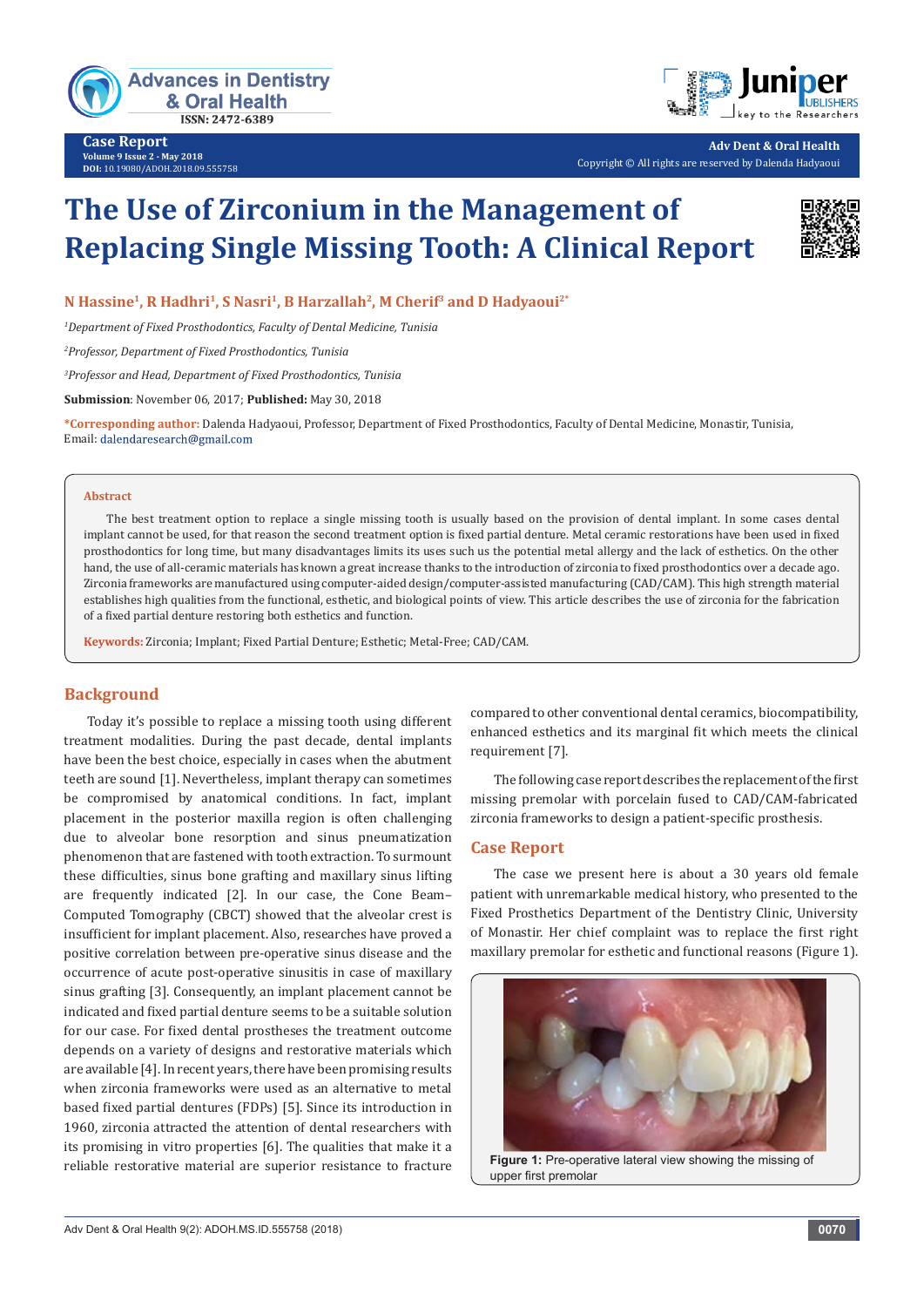Concerning her medical history, her only complain was a chronic sinusitis. Intraoral examination showed that the abutment teeth were with healthy periodontium and the attached gingiva was adequate. Resin filling was found on the distal surface of the upper right canine and the mesial surface of the second right premolar.

 For prosthetic treatment, two methods were chosen: implant supported single crown, and zirconia FPD. Implant replacement was excluded from the list because the measure of the length of the crest showed that the alveolar crest is insufficient for implant placement. Moreover, the chronic sinusitis counters the indication for maxillary sinus floor elevation. Thus, the use of zirconia FPD was suggested and accepted by the patient. Upon her agreement, abutment preparation was undertaken. . The design of the tooth preparation should encompass necessary reduction relative to tooth position and the requirements of the restorative material. The abutment teeth (#13, #14) for zirconium restorations were prepared. The finish line was a uniform deep chamfer (or could be a marginal shoulder) of depth 0.8 to 1 mm, allowing a slight

subgingival marginal location of approximately 0.5 mm. Internal angles should be rounded [8] (Figure 2).



After the retraction cord was inserted, a simultaneous double mixed impression was taken using a silicon impression material (light and heavy silicon) (Figure 3). A temporary restoration was made directly on the prepared teeth with composite resin. The master cast was obtained. Models were scanned with an optic scanner and the framework was designed and milled by CAD/CAM (Figure 4).





**How to cite this article:** N Hassine, R Hadhri, S Nasri, B Harzallah, M Cherif,D Hadyaoui. The Use of Zirconium in the Management of Replacing Single Missing Tow to cite this article: IN Hassine, K Hagnit, S Nash, B Harzalian, M Cheni,D Hagyaoui. The Use of Zircor Tooth: A Clinical Report. Adv Dent & Oral Health. 2018; 9(2): 555756. DOI: [10.19080/ADOH.2018.09.555758.](http://dx.doi.org/10.19080/ADOH.2018.09.555758)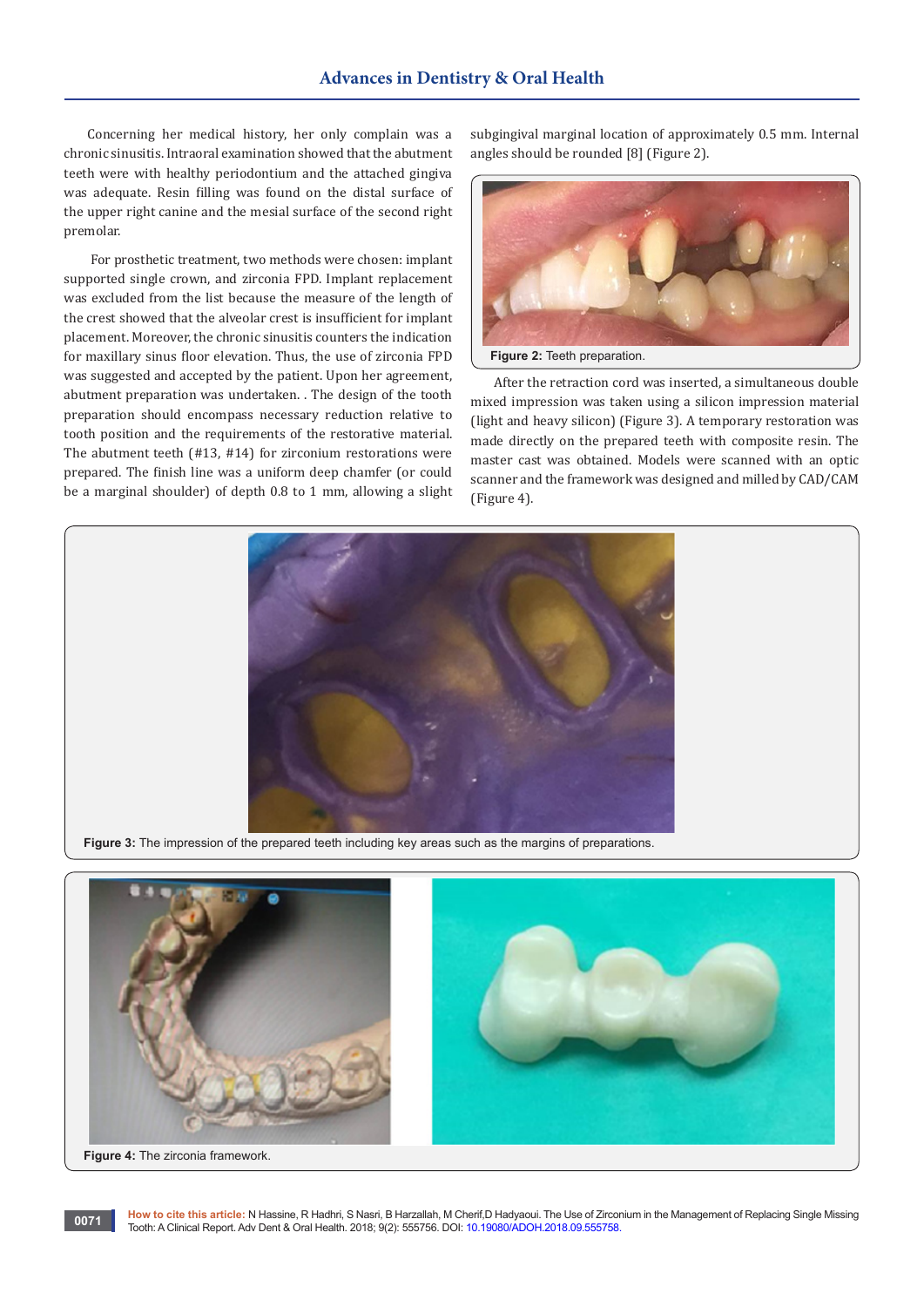

At the initial trial insertion, different points were checked including adequate seating of the prosthesis, marginal fit, and pontic shape. Then, the shade was defined and recorded. The framework was coated manually with a covering feldspathic ceramic. The occlusion (static and dynamic occlusion, the canine guidance) and esthetics were checked intra-orally. After ceramic glazing, the prosthesis was cemented with glass ionmer cement. Oral hygiene instruction and regular check-up were administered. In the recall check-ups, no complications were observed, and the patient was satisfied with her prosthesis (Figure 5).

### **Discussion**

Loss of teeth can have esthetic, functional, psychological, and social impacts on the life of individuals. This explains the necessity for prosthetic rehabilitation to enhance quality of life [9]. Implant supported single crown restoration is often the most preferable treatment modality to replace an extracted upper premolar due to its non-invasive approach, aesthetic outcome, function restoration, stability and high survival rate [10,11].

However, a Single-tooth implant in the posterior maxilla is complicated by reduced bone volume. Moreover, sinus floor elevation is frequently needed to overcome the lack of sufficient jaw bone dimensions. But the chronic sinusitis of our patient counters this procedure. Thus, the clinical disability to create sufficient bone to house the implant has called for an alternative conventional treatment which is Fixed Dental Prosthesis (FDPs).

Traditionally, metal based restorations for fixed dental prostheses were considered as the gold standard for years in prosthetic dentistry especially, that their long term follow up studies have proven their good mechanical properties, their high survival rates and their clinically acceptable quality of their marginal adaptation [12,13]. However, the first disadvantage of these prostheses is the luck of esthetics due to the metal substrate which has to be masked with the opaque porcelain [14]. In addition, metal-based prostheses may possibly cause negative reactions [9]. The high aesthetic requirement of the patient ultimately aimed at using free metal fixed partial dentures certainly that the aesthetic result of metal-ceramic restorations are significantly limited due to the absence of translucency caused by the underlying metal grayish shade and the gum coloration due to the metal corrosion

phenomenon [12].

Furthermore, all ceramic FDPs as part of restorative materials fulfill perfectly the need for aesthetic and mimic perfectly the natural teeth. But, in the other hand, all ceramic frameworks have low mechanical stability which limited their indication. And, as a compromise between an excellent aesthetic rendering and mechanical strength and toughness, high strength yttrium-oxide partially stabilized zirconia (Y-PSZ) has been used as a framework for bilayered 3 unit FDPs [15].

Zirconium-dioxide exhibited a flexural strength of 900– 1200 MPa and fracture toughness rated from 5 to 10MP am $1/2$ . Its mechanical strength is up to three-times better than conventional all ceramics [16]. Compared to other ceramics, zirconia framework offers another gain such as the reduction in the layer thickness which provides for the veneer ceramic the sufficient space to achieve the desired color [14].

Moreover, the explanation for such better qualities of this 'ceramic steel' [17] result in the way zirconia framework behaves under applied stress. In fact, in the area of a propagating crack, the stress induces a phase transformation. This transformation causes constriction of crack and hardening of the material [18]. The mechanical properties of the zirconia framework have been optimized by respecting their clinical recommendations. Indeed, studies have proved that predominantly short span FDPs have more survival rate comparing to long span FDPs which are related most frequently to technical problems [19]. Also, in order to avoid fracture risk, usually located in the area between the retainer and pontic, the connector dimension was adjusted of 9mm<sup>2</sup> which is recommended for 3 units FDPs [20].

Despite the high fracture resistance of zirconia frameworks, chipping of the veneered porcelain has been noted as a problem in zirconia-based all-ceramic restorations [21]. To solve the chipping problem, it was suggested that monolithic translucent TZP offered higher fracture strength than bilayer veneered zirconia [22]. However, the prevalence of major and minor chipping is difficult to exactly confirm [18]. In addition, the survival percentage of zirconia based prostheses is very good, since the majorities of the veneer fractures are minor ones and do not weaken the esthetic and functional outcomes of the restoration [18].